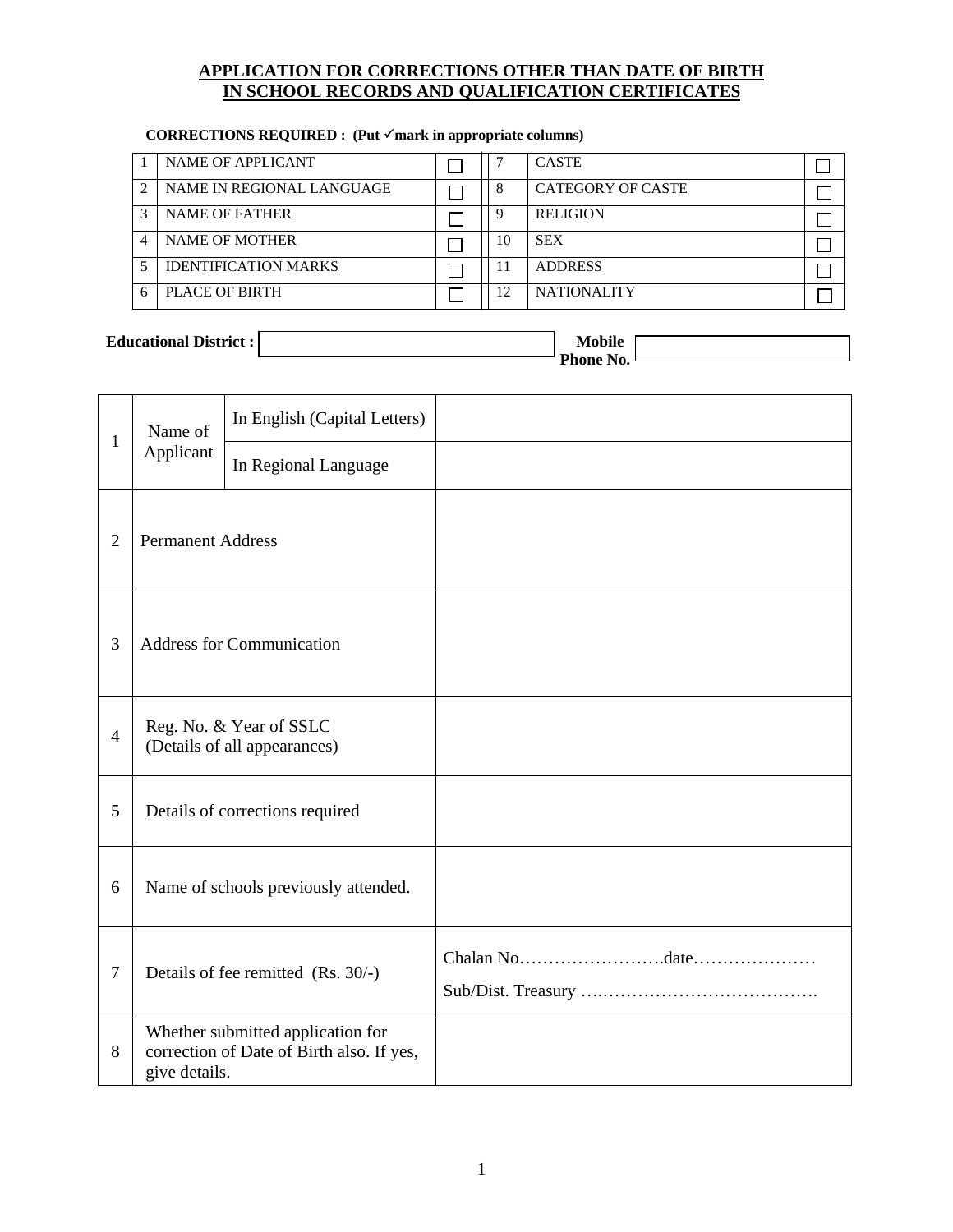# **DECLARATION**

| in the application are true to the best of my knowledge and belief. |
|---------------------------------------------------------------------|

Date :

(Only in the case of Minors)

Place : **Name and Signature of Guardian Name and Signature of Applicant** 

## **CERTIFICATE**

No. …………………

Certified that the details furnished by the candidate have been verified with the school records and found correct. Hence I recommend for the correction of ………………………………………………….

The required documents for correction attached to the application are given below.

**Office Seal Market Seal Market Seal Market Seal Market Seal Market Seal Market Seal Market Seal Market Seal Market Seal Market Seal Market Seal Market Seal Market Seal Market Seal Market Seal Market Seal Market Seal Marke** Place : **Headmaster/Headmistress**

.

Date:

List of Enclosures :-

(i)…………………………………… (ii) (iii) (iv) (v)